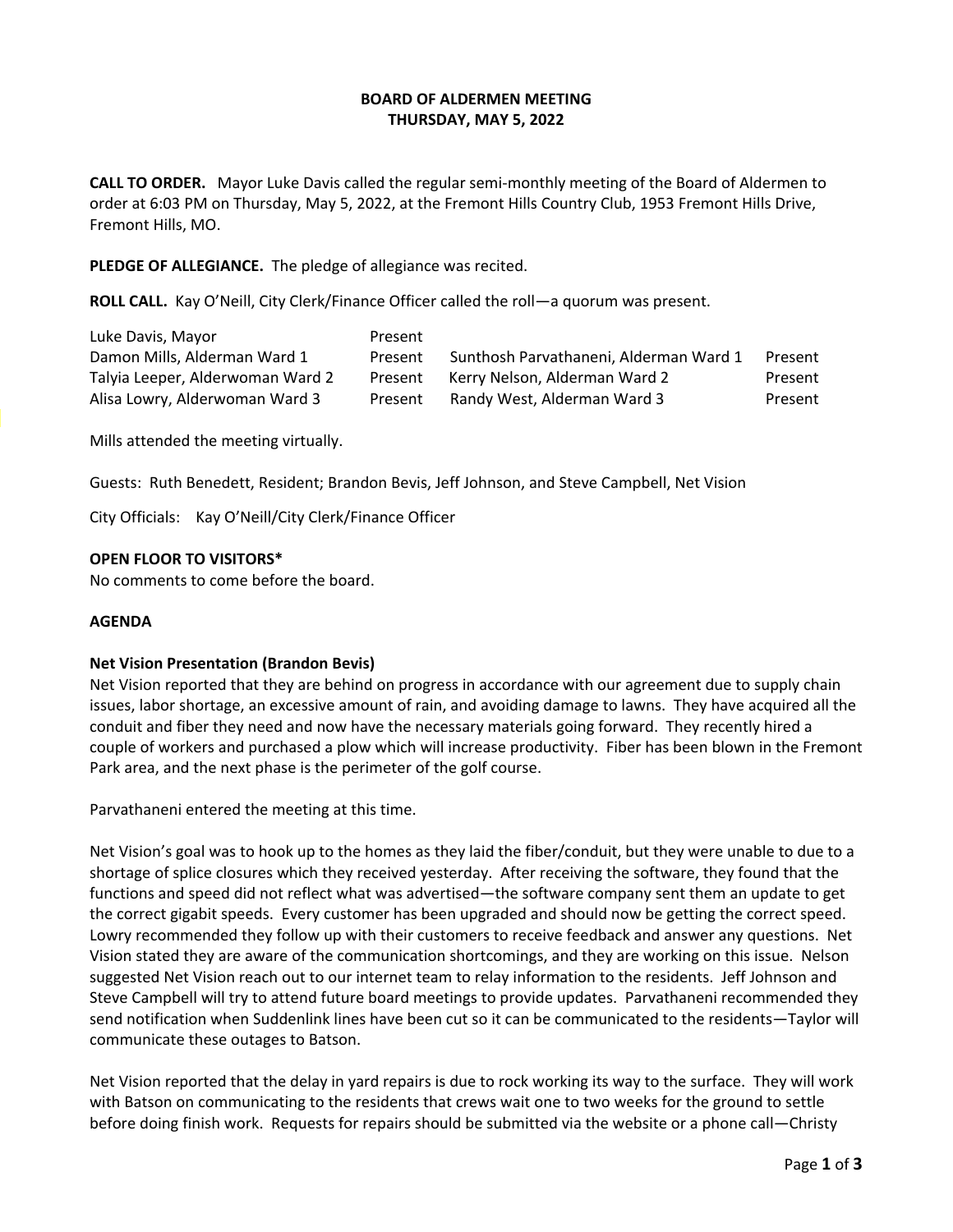receives these and creates a work order for the repairs. She will respond within a day to let the customer know the repair request was received. When a customer notifies them of an issue, Net Vision is onsite to assess within four business days. Irrigation systems not able to be repaired by Net Vision will be outsourced.

Nelson questioned the 40-month fee guarantee based on a 12-month installation schedule as stated in the contract. Davis requested Net Vision provide an addendum to the contract to extend the fee rate schedule due to being behind schedule.

# **OLD BUSINESS**

## **Flock Security Camera Upgrade (Davis)**

Jacob Haskin reviewed the Flock Safety agreement and made a few changes. Davis sent the revised agreement to Lisa at Flock Safety but has not yet received a response.

## **CWERG Engineering Update (Batson)**

Davis relayed that GRE is in the process of reviewing and submitting the final paperwork for the Grant—the remainder due to us is \$3,028. GRE has completed our GIS mapping—we will need a software interface to make the mapping viewable on devices. The licensing fee will be approximately \$20 per month.

## **Builder's Agreement (Nelson)**

Nelson made a few changes to our builder's agreement—Growcock has reviewed and approved the revisions. Nelson shared the revised agreement with the board (via email) to highlight the changes, which includes an increase to \$3,500 for the builder's deposit. A motion to accept the changes to the agreement was made by Lowry, with West seconding the motion. The motion was unanimously approved.

# **NEW BUSINESS Workers' Comp Insurance (Dyer)** Nothing to report.

#### **Ward Boundaries (O'Neill)**

Population data from the 2020 census and a map showing our current ward boundaries were made a part of the board packet. Josie Brock from Clear Basin completed a study for us in 2017 which resulted in the City making an adjustment to the ward boundaries. She provided us with updated population data resulting from the 2020 census. The board agreed to not make any changes to the boundaries at this time due to the population being close across the wards.

#### **REPORTS FROM COMMITTEES**

**Planning and Zoning** Nothing to report.

# **Treatment Plant**

# **Cabinet AC Replacement (Batson)**

Batson provided an update on the wastewater treatment plant cabinet AC replacement (made a part of the board packet). Davis relayed that the cabinet AC unit at the plant is failing. This cabinet houses all our equipment (computers, controllers, etc.) and needs to be climate controlled due to the summer heat. This is costly but an important part of the plant. Batson reached out to eight companies, received responses from four of them, and received one bid from Ruben, owner of Action Heating and Air, of \$8,600. Ruben is Rob's 1099 employee and does not carry workers' comp insurance. Growcock informed Davis that in this situation, it is not a significant risk for the City. If Ruben were to get hurt, it would fall on our insurance as we are responsible for any 1099 employees who do not have workers' comp—this cost is estimated to be \$553.84, so the total project would be \$9,153.84. A motion to move forward with accepting the bid for the cabinet AC unit was made by Nelson, with Parvathaneni seconding the motion. The motion was unanimously approved.